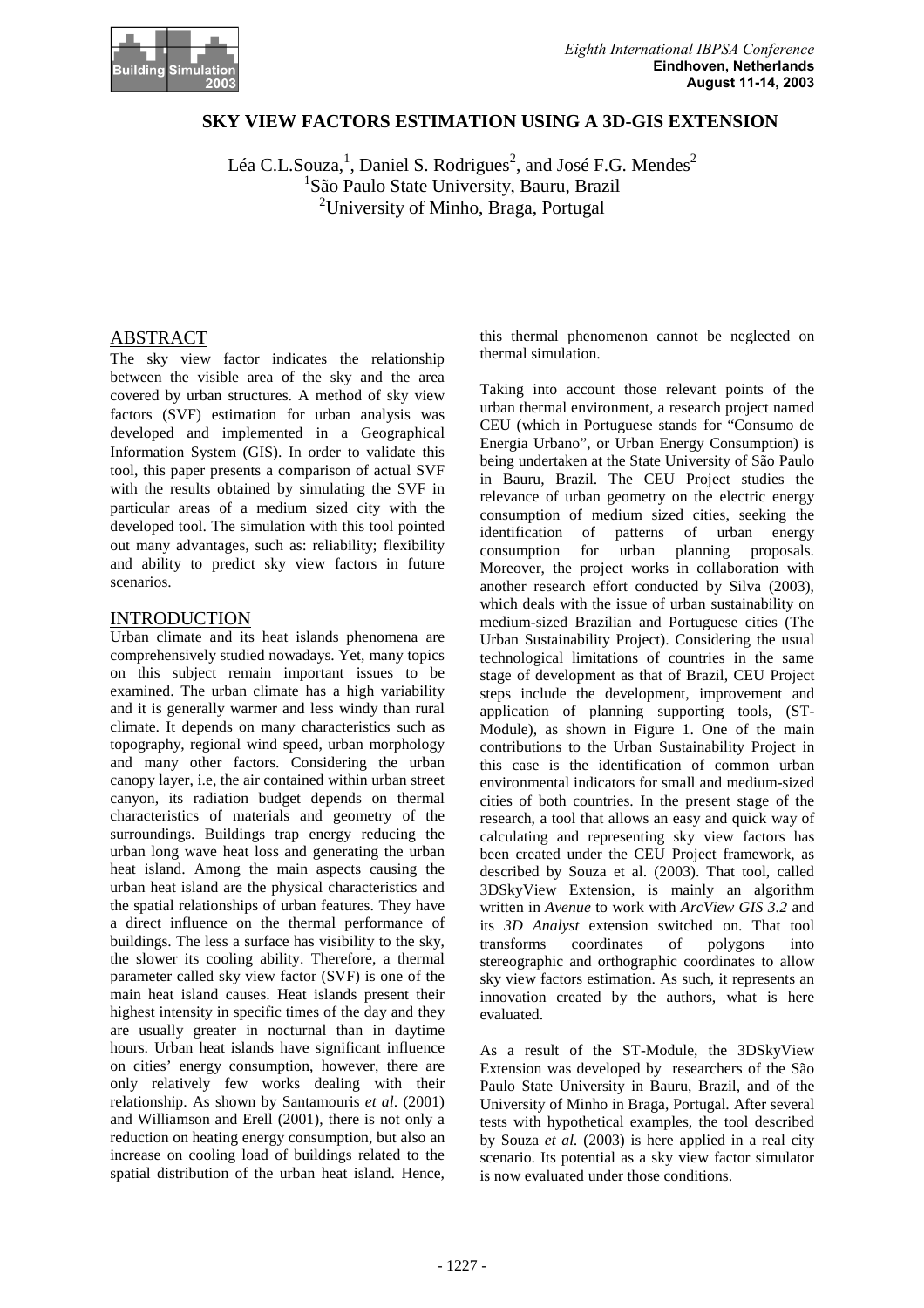

Figure 1 – CEU Project overview

After a brief comment about the SVF, this paper presents the approach used for the development of the 3DSkyView Extension and its context on a 3D-GIS environment. Then, the extension is applied to urban canyons in the city of Braga-Portugal. An overall analysis of the tool as a sky view factor simulator is presented. Finally, its flexibility and advantages are indicated, showing its possibilities to be integrated to other important tools for assessing buildings thermal performance.

# THE SKY VIEW FACTOR PARAMETER

As the sky usually presents lower temperatures than the earth surface, it has an important role on the energy balance. In the process of the earth heating loss and its consequent temperature reduction, the sky is an element that receives the long wave radiation from earth surface. Therefore, the urban radiation loss has a straight relationship with the obstruction a building or any other urban element can cause to the sky, when considering an earth viewing point. Long waves are not only trapped by the warm urban surfaces during the day, but also released into the cold sky at night. So, the geometry of urban surfaces influences the radiation exchange between the Earth and the sky. This relationship can be estimated by a parameter called Sky View Factor (SVF), as once studied by Steyn (1980), Oke (1981), Johnson and Watson (1984), Bärring *et al.* (1985), Souza (1996), Ratti and Richens (1999), Chapman (2000), and Chapman et al. (2001). The SVF is one of the main causes of the urban heat island phenomena, hence required as a parameter on its modelling.

The SVF represents an estimation of the visible area of the sky from an earth viewpoint, being defined as the ratio between the total amount of radiation received from a plan surface and that available from the whole radiant environment. It is thus a dimensionless parameterisation of the quantity of visible sky at a location. In this way the sky area results from the limits of urban canyons generated by the tri-dimensional characteristics of urban elements and their mutual relationships. The sky view factor

from the streets to the sky can be used to predict the maximum heat island intensity using a well-known formula by Oke (1981).

## METHODOLOGY FOR SVF ASSESSMENT

There are many methods of estimating SVF values, including mathematical models, fisheye-lens photographs analysis, image processing, diagrams or graphical determination. The calculation is, however, not straightforward and these methods are usually time demanding. In addition, the main problem of these methods is the delineation of the sky from buildings in the graphic representation. This delineation is often a task that has to be done by hand. In this matter, the work of Chapman (2000) must be remarked, since it develops a technique to enable direct calculation from a digital fish-eye image, by delineating sky pixels from the non-pixels in the image.

Besides the facts above mentioned, nowadays the use of Geographical Information Systems (GIS) as a tool to understand and to analyze urban areas is wide spread. Based on a technology that allows spatial and non-spatial data storage, analysis and treatment, GIS are able to optimize calculations and tasks, while reducing decision-making time. The approach of this research suggests the use of a GIS environment for simulating a spatial representation of the urban canyons obstructions to sky vault, in place of many other high cost-equipment methods for determining Sky View Factors (SVF). The 3DSkyView extension, which is an outcome of the ST-Module presented in Figure 1, has the purpose of replacing the use of a 180º fisheye-lens camera by an algorithm of calculation and visualization developed for enhancing functions of a three-dimensional GIS. The 3DSkyView was conceived in *Avenue* scripting language in an *ArcView GIS 3.2* software environment, accessing its *3D Analyst* extension *1*.

The issue of SVF lies on an identification of angular dimensions between the observer and the urban element obstructions caused to the sky vault. These angles allow the urban canyon to be projected in a bidimensional plane, in a process where the stereographic projection is very useful. The stereographic projection of an urban canyon is an azimuthal projection, in which points of urban elements are projected to the sky vault surface (which is a hemispherical surface) and then transferred to the equatorial plane of the same sphere. This transference is possible by the union of each point on the upper sphere surface to the Nadir vanishing point, as shown in Figure 2. In this way

l

<sup>1</sup> *ArcView GIS, Avenue* and *3D Analyst* are trademarks of ESRI (Environmental Systems Research Institute products)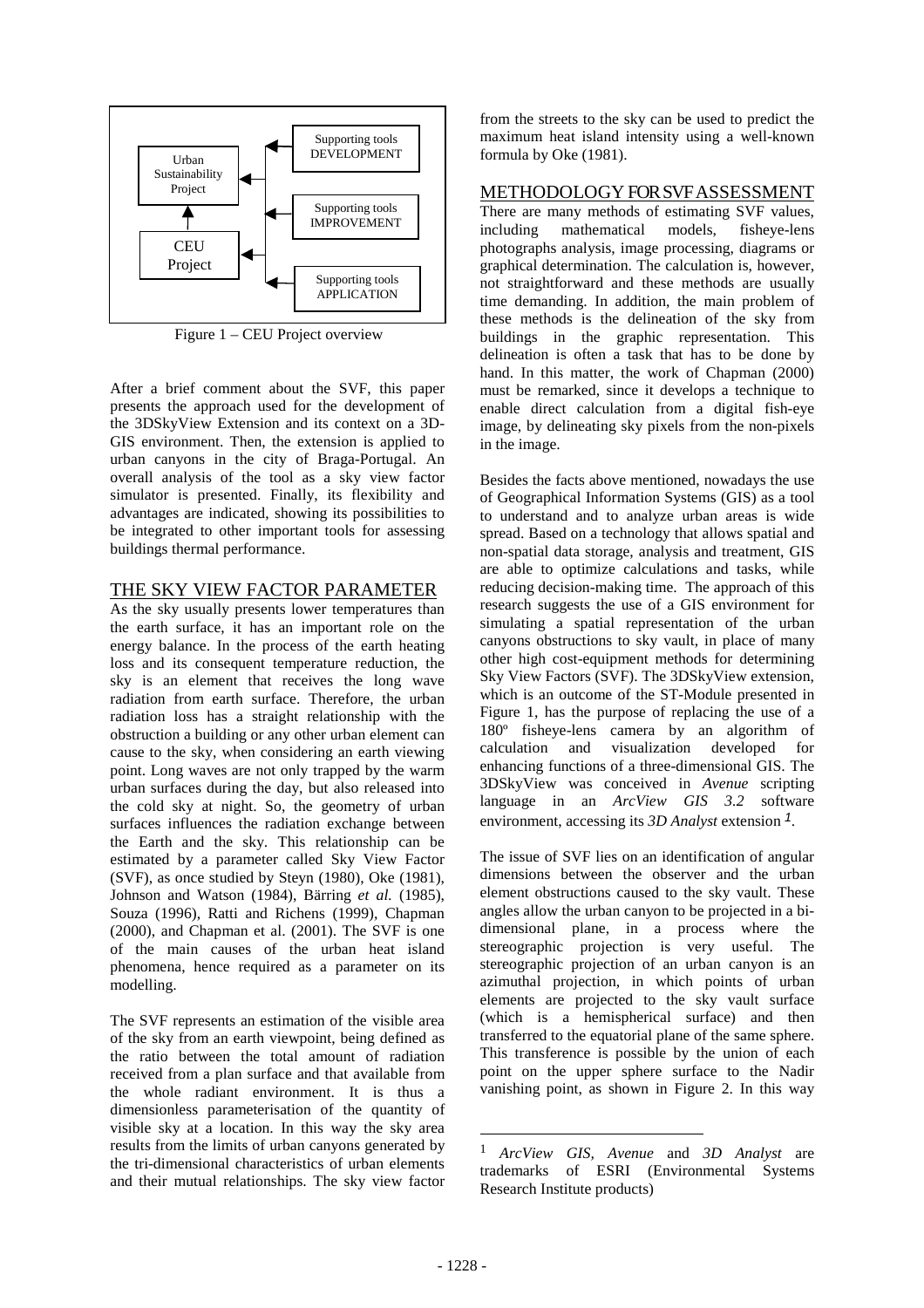any point on the sphere is projected into the circle representing the sky vault on the plane projection.





In order to estimate the SVF value, the sphere can be homogeneously divided and its parts projected stereographically to the equatorial plane, creating a stereonet (Figure 3). By overlaying this stereonet on the equatorial plan projection of the obstructions, their parts (i.e., sky and obstruction areas) can be compared to the total area of the whole sky, determining their ratio (i.e. the SVF).



Figure 3 - Stereonet on equatorial plan

In practical terms, the main task of the 3DSkyView is to identify a new coordinate system for the tridimensional urban elements, so that they could be represented in a stereographic projection on a bidimensional plane, in this way allowing the calculation of the SVF parameter.

#### 3DSKYVIEW SIMULATION

The simulation process of the 3DSkyView follows the steps described below:

- Based on the input themes containing the viewer point and urban elements polygons, the XY coordinates of the observer and of the vertices of the polygons are identified;
- According to the observer coordinates, the XY coordinates of the polygons are transformed into a stereographic projection. As a side product,

they are also transformed into an orthographic projection;

- The polygons vertices on new coordinates are linked, depending on their original characteristics, shaping a 2D plan of the scene;
- The boundaries resulting from the new projection system are the limits of two new themes for each projection: one represents the obstruction caused to the sky and the other represents the visible sky;
- By applying GIS tools, a netpoint of the whole sky stereonet is compared to each one of these new themes, allowing the calculation of their areas and therefore the sky view factor;
- A scene simulating the reflection of the urban canyon on the hemisphere is presented in a 3D environment.

As one can draw from the steps above, shapefiles containing polygons, which represent the buildings in urban areas, are required for the operation to be successful. These files can be either imported from CAD and any other compatible extension accepted by the *ArcView GIS 3.2*, or also generated in that GIS environment. In Figure 4 a zoom in part of a typical shapefile required is presented. It corresponds to the 'buildings.shp' theme of the figure. This polygon file was prepared in *ArcView GIS*, based on a *dwg CAD* file, which was imported by means of the *Cad Reader Extension* available in *ArcView*. Part of the table of contents with the polygons attributes of the theme measured in meters can be seen in Table 1. Height and elevation of buildings ought to be available among the attributes.



Figure  $4 - A$  typical shapefile required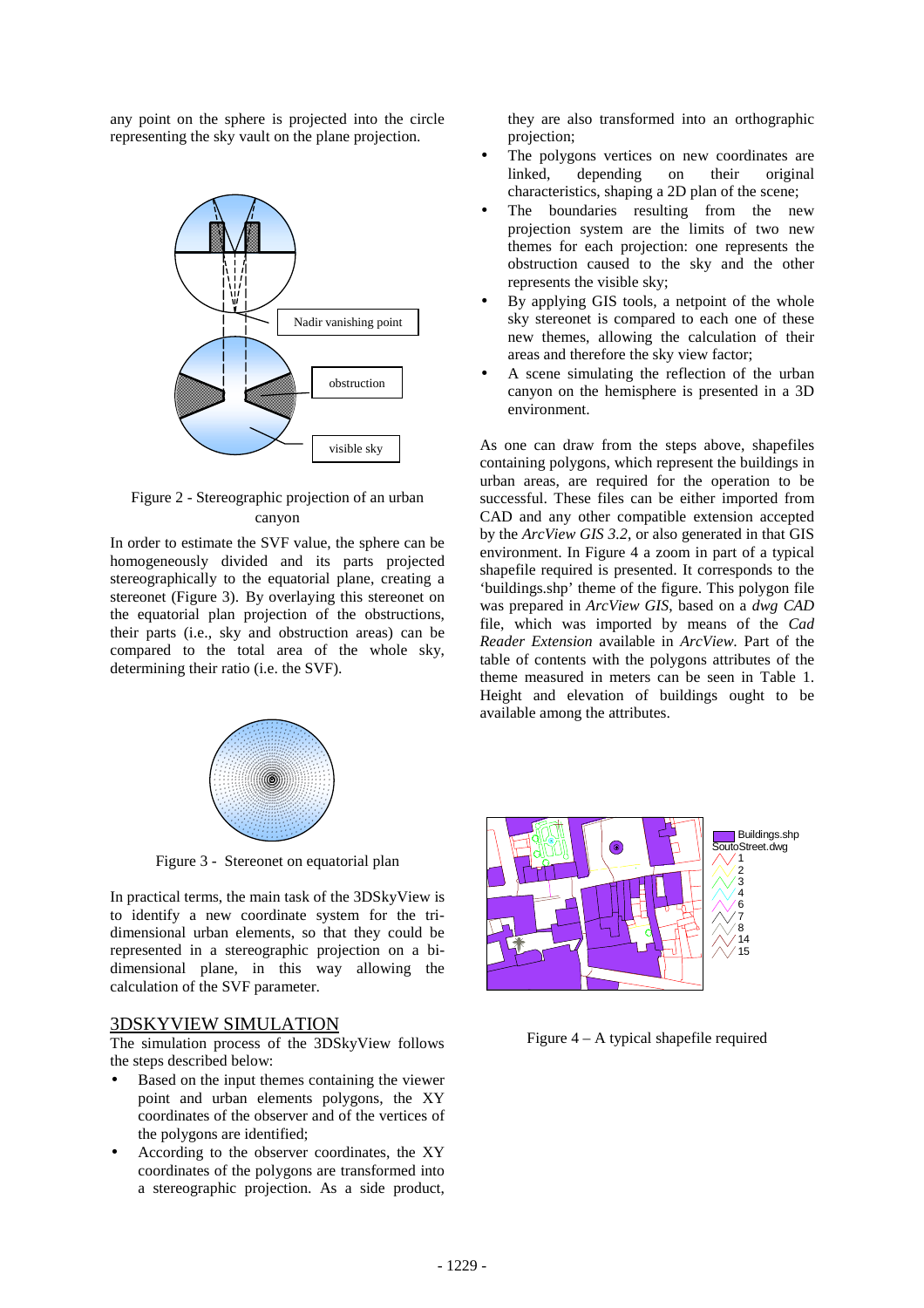| Shape   | ID | Height | Elevation |
|---------|----|--------|-----------|
|         |    |        |           |
| Polygon | 0  | 13.0   | 184.      |
| Polygon | 0  | 11.0   | 185.9     |
| Polygon | 0  | 7.0    | 185.      |
| Polygon | 0  | 12.0   | 185.      |
| Polygon | 0  | 6.0    | 185.      |
| Polygon | 0  | 9.0    | 185.      |
| Polygon | 0  | 9.0    | 185.9     |
| Polygon | 0  | 10.0   | 185.      |
| Polygon | 0  | 20.0   | 188.      |
| Polygon | 0  | 10.0   | 188.      |
| Polygon | 0  | 10.0   | 187.      |
| Polygon | 0  | 10.0   | 187.0     |
| Polygon | 0  | 13.0   | 186.0     |
| Polygon | 0  | 13.    | 186.6     |

Table 1 – Attributes of buildings theme shapefile

The user interface was developed to be easy-to-use by architects, climatologists and engineers, as can be seen in Figure 5. Once the user is familiar to the *ArcView GIS 3.2'* environment, the extension can be downloaded and an icon is automatically created to run the algorithm from the main software interface screen.

| C Settig 30SkyView                                                                                                                                                    |  |
|-----------------------------------------------------------------------------------------------------------------------------------------------------------------------|--|
| Camplete data to be processed:<br>Process Information<br>Process Name: pr1<br>Work. Directory: e: Neal-POSDOC\@anief\3DSKYVIEW*pr1<br>Drihographic Net File: New File |  |
| Open New<br><b>Observer Information</b>                                                                                                                               |  |
| Theme: Observador.shp<br>X: 0.00545<br>Y: 0.02927<br>ZAMbule: Z_coord<br>$\sim$<br>2:0.015<br>Elevation Afribute: Elevation<br>Elevation: 0                           |  |
| Palugons Information<br>Polsgon Number: 56<br>Theme: Poliganos.skp<br>ZARobske Akure<br>Elevation Attabute: Elevation<br>$\Box$                                       |  |
| Phojection Circle Riadium<br>$\overline{75}$<br>$H =$                                                                                                                 |  |
| Dancel<br>Рюсеев                                                                                                                                                      |  |

Figure 5 - User interface of the 3DSkyView

There are four kind of information which should be provided by users: process information, observer information, polygons information, projection radius. The process information refers to the file name and file paths. The observer information requires the identification of columns containing observer attributes such as Z coordinate and elevation. As the layer containing the observer should be already selected, the X and Y coordinates of the observer are automatically identified on the user interface window. The polygons information corresponds to the attributes of the buildings under consideration. A

pre-selection of the layer containing this theme is also a requirement. The user is prompted to fields, where the columns corresponding to height and elevation attributes of the buildings should be identified. Finally, the radius of the circle adopted to represent the scene in stereographic projection is requested.

The whole process is run through this unique interface window. The resulting windows of this process are: a projection of the urban canyon in a 2D stereographic representation, a projection of the urban canyon in a 2D orthographic representation, a table of contents indicating the SVF value for that urban canyon and a 3D scene representing the reflection of the urban canyon on a hemispherical surface, as a 'fish eye surface'. These results are exemplified from Figure 6 to Figure 8 and Table 2.



Figure 6 – 2D Scene on Stereographic Projection

In Figure 6 and Figure 7 the limits of the visible sky area and buildings area are automatically delineated. Consequently, the sky view factor can be calculated, as shown in Table 2. In the resulting table it is possible to identify the total sky area, which would be available without the obstruction of the buildings. As the canyon obstructing area and the visible sky area are also available, the SVF value is directly determined.



Figure 7 – 2D Scene on Orthographic Projection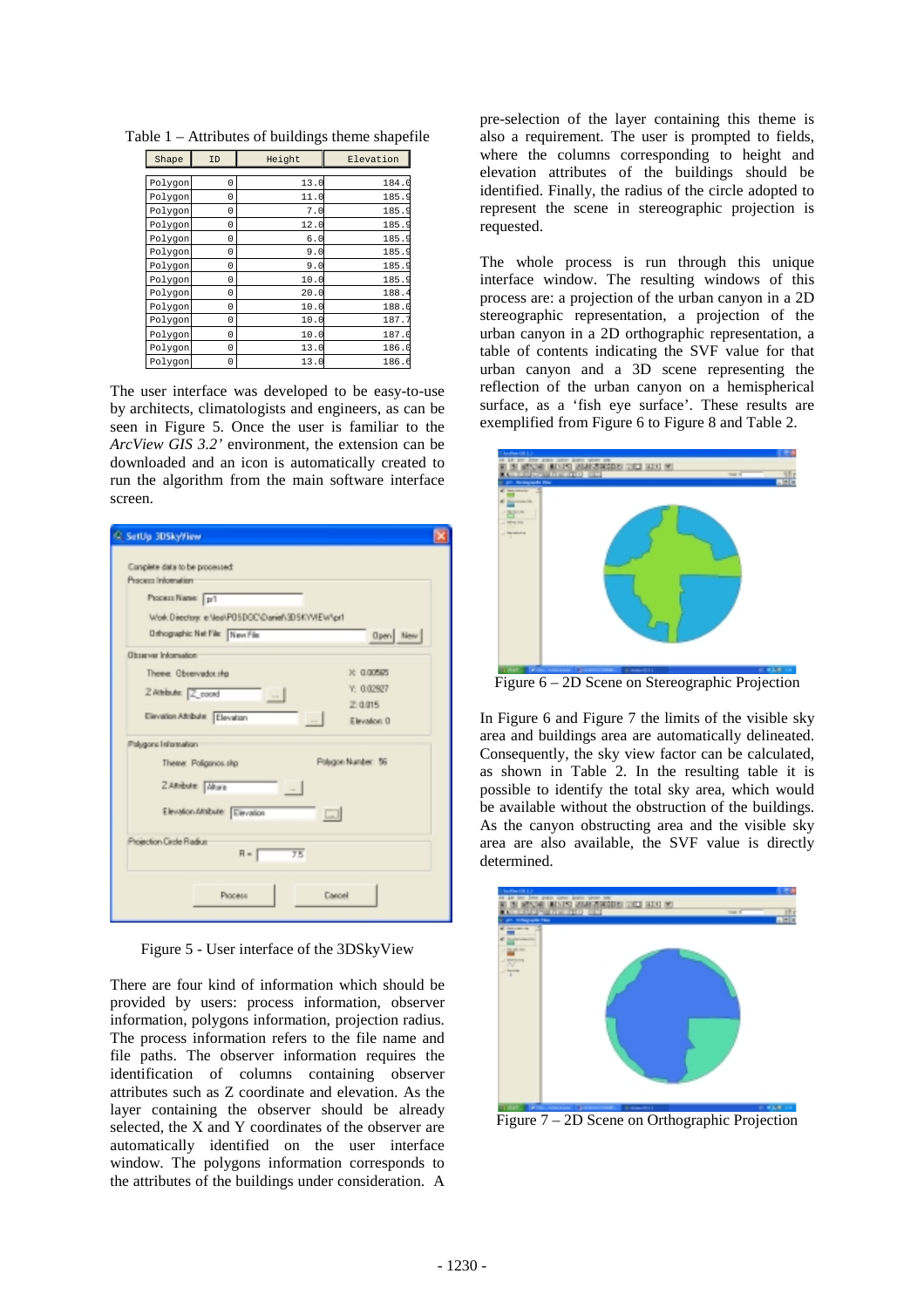Table 2 – SVF value for an urban canyon

| SkyArea | CanyonArea | VisiSkv | SVF |
|---------|------------|---------|-----|
|         |            |         |     |



Figure 8 – 'Fish-eye' 3D Scene

The 3D Scene of Figure 8 allows a visualization and understanding of the whole geometric relationship between the observer and the buildings. Changes on the view point of the 3DScene are possible, so the user can interact to get the best angle to analyse the tri-dimensionality of the canyon.

### EXPERIMENT CONDITIONS

After several tests with hypothetical examples, an experimental survey to collect true sky view factors data was undertaken, as presented in this paper. Central urban canyons in the city of Braga-Portugal were selected as the study area. A comparison of simulated sky view factors and those field data was performed, in order to evaluate the 3DSkyView extension results.

Sample plans containing observer and buildings of these urban canyons are shown from Figure 9 to 12. These correspond to the shapefiles used to start the simulation.



Figure 9 – Sample plan 1



Figure 10 – Sample plan 2



Figure 11 – Sample plan 3



Figure 12 – Sample plan 4

The point highlighted in the centre of the plan is the observer position. For all urban canyons, the observer position was placed on a height of 1 m above ground, from which the elevation level was also taken for each position.

# 3DSKYVIEW EVALUATION

As aforementioned, both stereographic and orthographic projections are generated by 3DSkyView extension. These projections for sample plan 1 are shown in figure 13. As expected, the orthographic projection gives an opener image than the stereographic one. This is an inherent characteristic of these kinds of projections. As it is well known, both projections present areas and form distortions near the horizon line, but for the stereographic projection this distortion is slightly reduced. Thus, there is for orthographic projection a poor resolution for buildings situated in low altitudes in relation to the observer position. This happens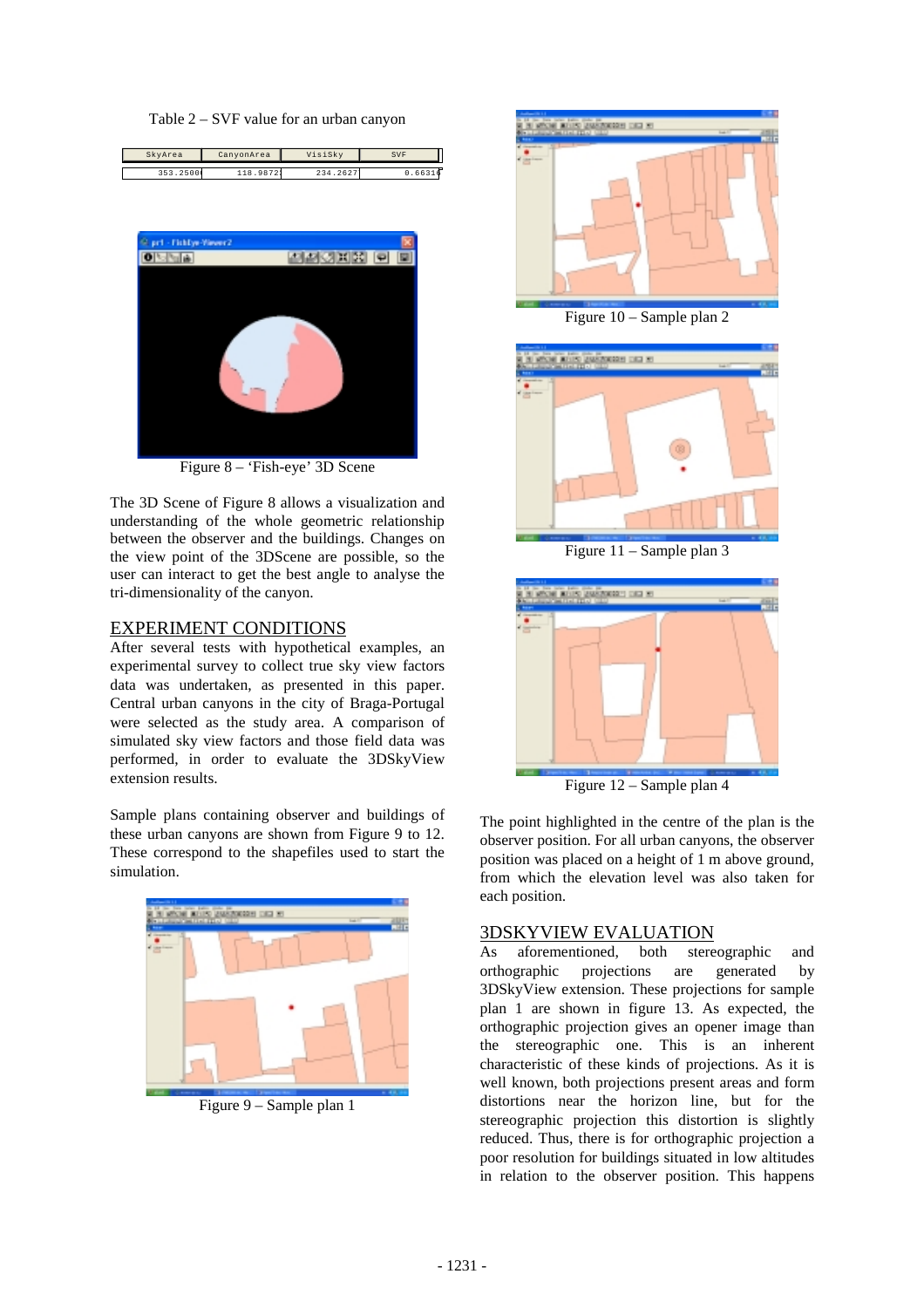because the altitudes of equal increments are spaced very close together near the horizon and widely spaced nearer the zenith in this kind of projection.



Projections Results for Sample plan 1

The replacement of fish-eye lens photographs, combined with its ability of automatically delineating the visible sky and calculating SVF values is the most important characteristic of the 3DSkyView Extension. One can not forget also its didactical potentiality for architectural purposes. Its resulting 3D fish-eye scene (already shown in Figure 8) is a new way of learning and understanding how the whole scenario takes place.

Despite those qualitative remarks, a quantitative comparison between real and simulated scenarios was carried out. Fish-eye photos of some urban canyons were taken, so that their geometry could be visualized. These pictures were then delineated to highlight the boundaries between visible sky and buildings. The estimation of the SVF values was done with the graphical method suggested by Johnson & Watson (1984). In this way, not only the shape of the urban canyons in a 2D representation could be evaluated, but also the value of SVF. Table 3 establishes a comparison between field values and software estimation values. Here is important to highlight, however, that field values for SVF are always a sort of estimation.The available methods are based on some approximation or simplification of the urban canyon geometry, as one can realize on the detailed description presented by Johnson & Watson (1984).

According to Table 3 it is possible to state that the 3DSkyView has a very good performance, both for SVF values as well as for 2D Scene representation. There were minor differences between the simulated SVF values and the estimated ones. The 3DSkyView is a spatial analysis method with only few simplifications on urban polygons representation, while the Johnson & Watson graphical estimation assumes "ideal canyons", which are barely

encountered in real world situations. Although both methods are simplified, the 3DSkyView apparently presents more accurate results than the other method.

Table 3 – Comparison of field values and software estimation values

| Case Nr.       | <b>SVF Field</b><br>Data | 3DSky<br>View<br><b>SVF</b> | ,,,,,,,,,,,,,,<br>,<br>Actual urban<br>geometry | 3DSkyView 2D<br>Stereographic Scene |
|----------------|--------------------------|-----------------------------|-------------------------------------------------|-------------------------------------|
| $\mathbf{1}$   | 0.59                     | 0.62                        |                                                 |                                     |
| $\overline{2}$ | 0.24                     | 0.28                        |                                                 |                                     |
| 3              | 0.67                     | 0.70                        |                                                 |                                     |
| 4              | 0.19                     | 0.25                        |                                                 |                                     |

Despite the good performance shown here, the 3DSkyView is most adequately used for urban elements with constant horizontal sections or narrower sections in the upper parts. As it assumes a simplification of polygons for the automatic delineation of the sky, the 3DSkyView extension will always consider the upper and largest shape of a polygon as a reference. So, if the shape is larger at the top, this might produce a miscalculation of SVF and a representation of a constant section element instead. That might happen, for example, with urban elements like trees.

Yet on this evaluation one must consider the ability of *ArcView GIS* of being flexible for incorporation of many algorithms on its environment. This enhances the application of the 3DSkyView extension, because the tool results can always be combined with other algorithms. Moreover, in this specific case, it is possible to process the 3DSkyView simulation several times, for different sections and shapes on the urban element. This would create several layers that could be combined on the *ArcView GIS.* Though that would be a repetitive and time consuming task, a better result for these elements could be reached.

Another important contribution of the 3DSkyView is the possibility of incorporating a new, even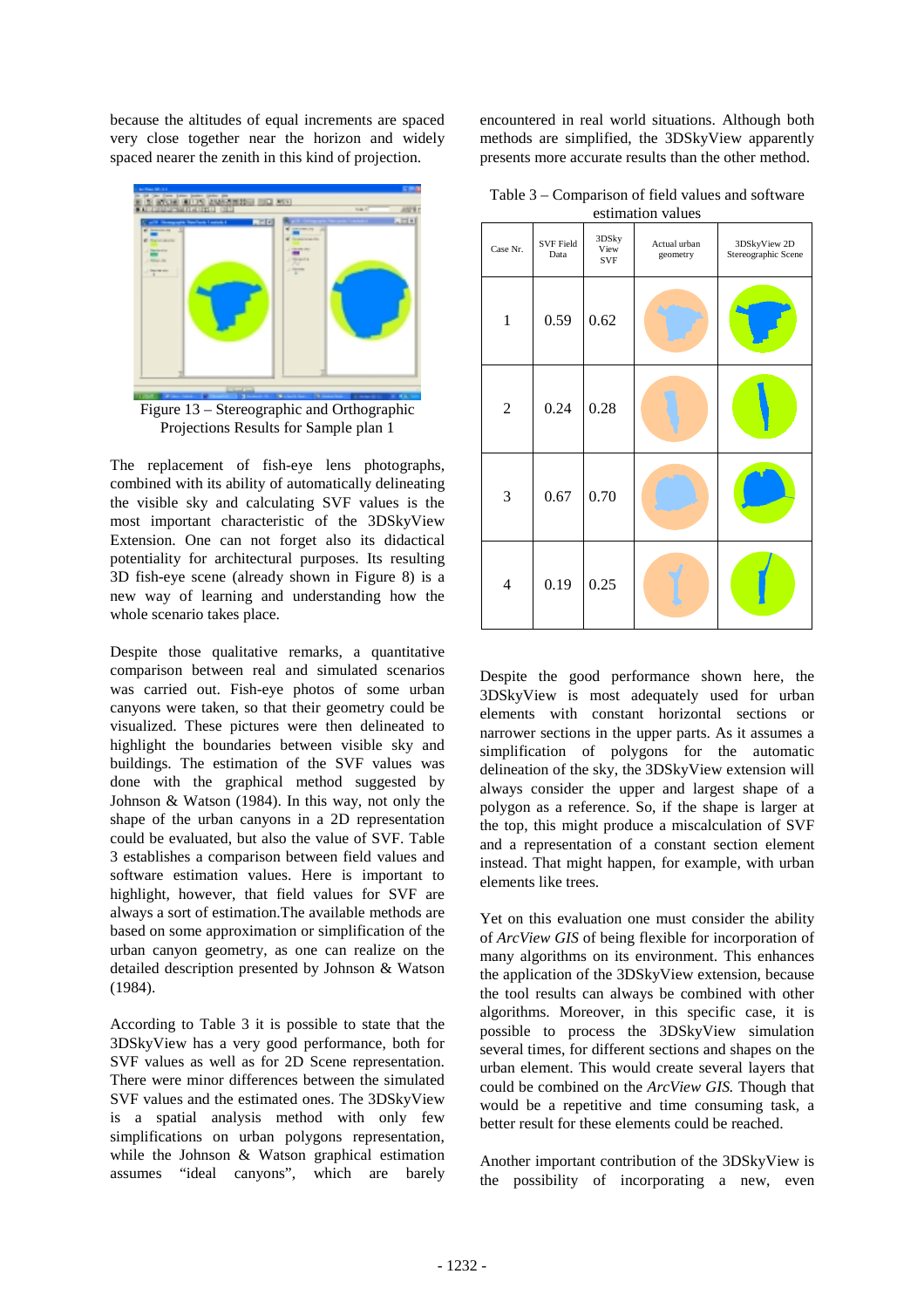hypothetical building, on the original scene, so that a future SVF can be previewed. In sample plan 3, for instance, a hypothetical building was located among the actual buildings for SVF simulation (Figure 14).



#### Figure 14 – Incorporating a new building on Sample plan 3 scene.

Yet, analysing the results obtained for the 2D projection, the tool represents an important instrument for environmental architects. Its ability to generate both stereographic and orthographic projections allows future combinations with sunpaths and illumination diagrams, which are often applied for thermal and luminous analysis of buildings. This combination is the next step in development to be incorporated to 3DSkyView extension. For instance, in Figure 15, the sun-path diagram for the city of Braga, although not yet automatically built in this version, was generated in stereographic projection. That allows an analysis of urban solar access, when the sun-paths diagram is overlayed to the stereographic projection of an urban canyon. In Figure 15, the points plotted within the urban canyon are the monthly sun position in 1 hour time intervals. Based on that overlaying, it is possible to verify that, for sample plan 3, in most part of the winter season the sun penetration is blocked by buildings.



Figure 15 – Stereographic projection of sun-paths on Sample 3 of Braga.

# **CONCLUSIONS**

The main contribution of the 3DSkyView is the automatic delineation of the visible sky. Until now this was usually a hard task, either manually or via image processing determination. Moreover, for urban heat island spatial analysis, the tool may allow direct visualization of urban geometry on many points of a city. That is one of the greatest advantages of working in a GIS environment.

Another important contribution of the tool is the didactical ability in representing the urban canyon reflection on a 3D scene. For tri-dimensional study purposes this is an interesting function that collaborates to better understanding the interactions of urban geometry and climate.

On the other hand, the tool presents a limitation on representing urban elements with different shapes in height. Therefore, the 3DSkyView is most properly applied for constant section elements. However, the GIS environment in which it was developed allows the resulting layers manipulation, which can represent a solution for a better representation of those elements.

## ACKNOWLEDGEMENTS

The authors would like to express their gratitude to the Brazilian agencies CAPES (Post-Graduate Federal Agency), FAPESP (Foundation for the Promotion of Science of the State of São Paulo), and CNPq (Brazilian National Council for Scientific and Technological Development), and to the Portuguese agency ICCTI (International Institute of Scientific and Technological Cooperation), which have supported our efforts on this work.

#### REFERENCES

Bärring, 1.; Mattsson, J.O.; Lindqvist, S., (1985), ,,Canyon geometry, street temperatures and urban heat island in Malmö, Sweden", Journal of Climatology, 5: 433-444.

Chapman, L., Thornes, J.E.; Bradley, A.V., (2001), ,,Rapid determination of canyon geometry parameters for use in surface radiation budgets", Theoretical and Applied Climatology, 69: 81- 89.(www.cert.bham.ac.uk/research/urgent/canyongeo metry.pdf).

Chapman, Lee, (2000), ,,Improved one dimensional energy balance modeling utilizing sky-view factors determined from digital imagery", Proceedings of the 10<sup>th</sup> SIRWEC Conference, Davos-Switzerland, March 2000. (www.sirwec.org/conferences/ davos2000.html).